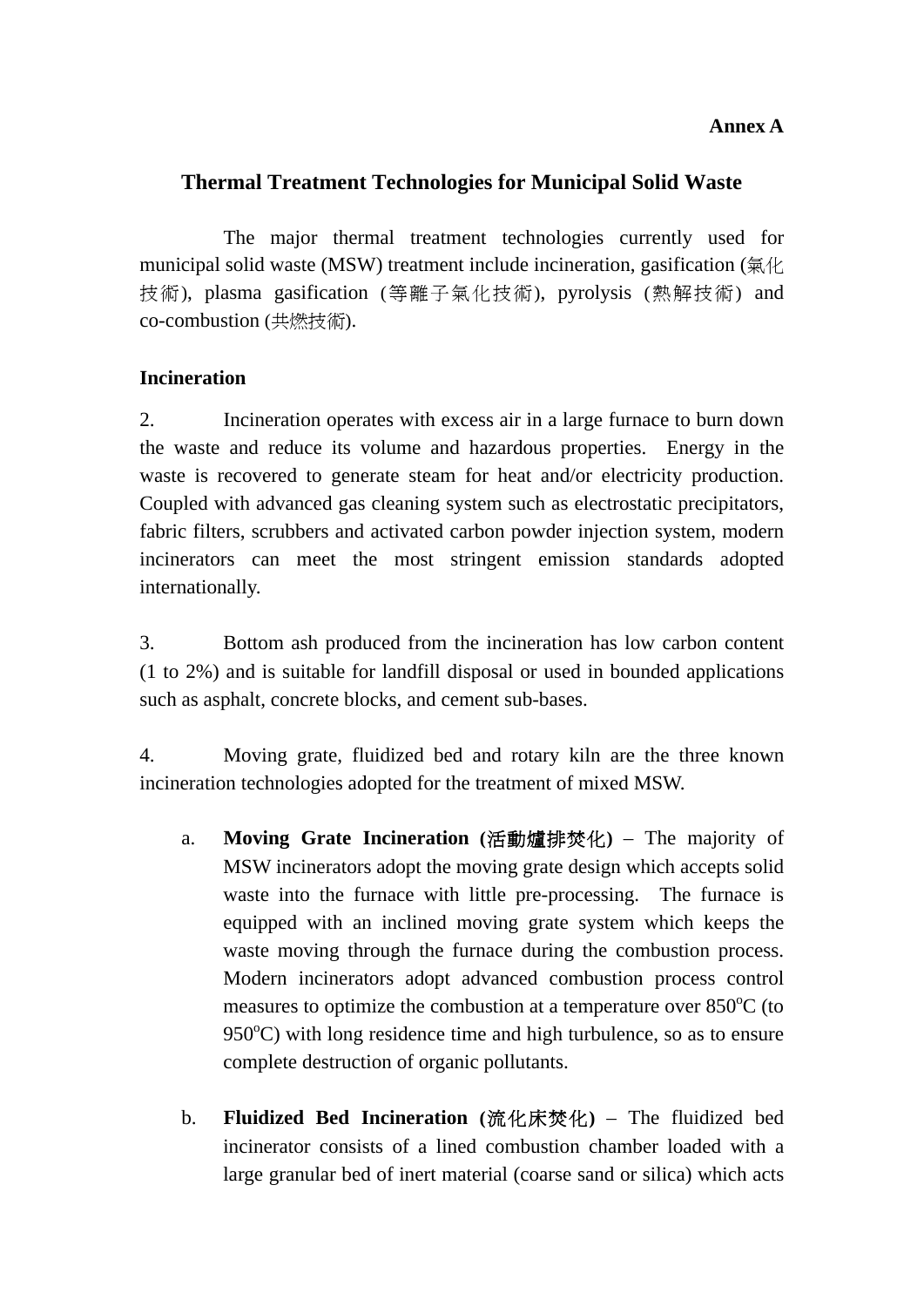to transfer heat to the waste uniformly. During operation, heated air is blown vertically through the bed at a high flow rate causing the bed of particles to bubble/ boil much as a liquid, allowing intimate contact between the waste and the fuel and facilitate drying and combustion. Fluidized bed combustion is conducted at relatively low temperature at  $760^{\circ}$ C to  $870^{\circ}$ C and the average gas residence time is high (over 5 seconds), resulting in effective combustion even with wet waste. Fluidized bed technology is widely applied to treating sewage sludge. Combustion of mixed MSW in a fluidized bed incinerator requires pre-processing of the waste into a homogenous refuse derived fuel and its application is limited.

 separate secondary combustion chamber. Solid waste is introduced steel cylinder. The steps of drying, combusting and ash cooling are c. **Rotary Kiln Incineration (**旋轉窰式焚化**)** – Incineration in a rotary kiln is normally a two stage process consisting of a kiln and a into the upper end of an inclined, slowly rotating refractory-lined accomplished along the length of cylinder as the waste moves through it with a tumbling action, with ash discharged at the lower end. Application of rotary kiln incineration to treat mixed MSW is susceptible to numerous technical problems such as thermal shock, ash melting and deposition and corrosion which require intensive maintenance.

#### **Gasification**

5. The gasification process was originally developed in the 1800s to produce town gas. Gasification takes place at high temperatures (typically 900  $\degree$ C to 1,400  $\degree$ C) in an oxygen deficient environment, where combustion cannot occur. The carbon content in the material is converted into a syngas comprising energy rich gas products such as carbon monoxide, hydrogen and methane, and various hydrocarbons. The syngas generated is scrubbed to remove some of the particulates, hydrocarbons, and soluble matter before being used as chemical feedstock, in a gas engine to generate electricity or heat, or in a hydrogen fuel to generate energy for use in vehicles and plastic reprocessing.

6. Before being fed into the furnace, the mixed waste feedstock needs to be processed through a material recycling facility into a refuse derived fuel for easy handling, transportation and storage, as well as for providing a more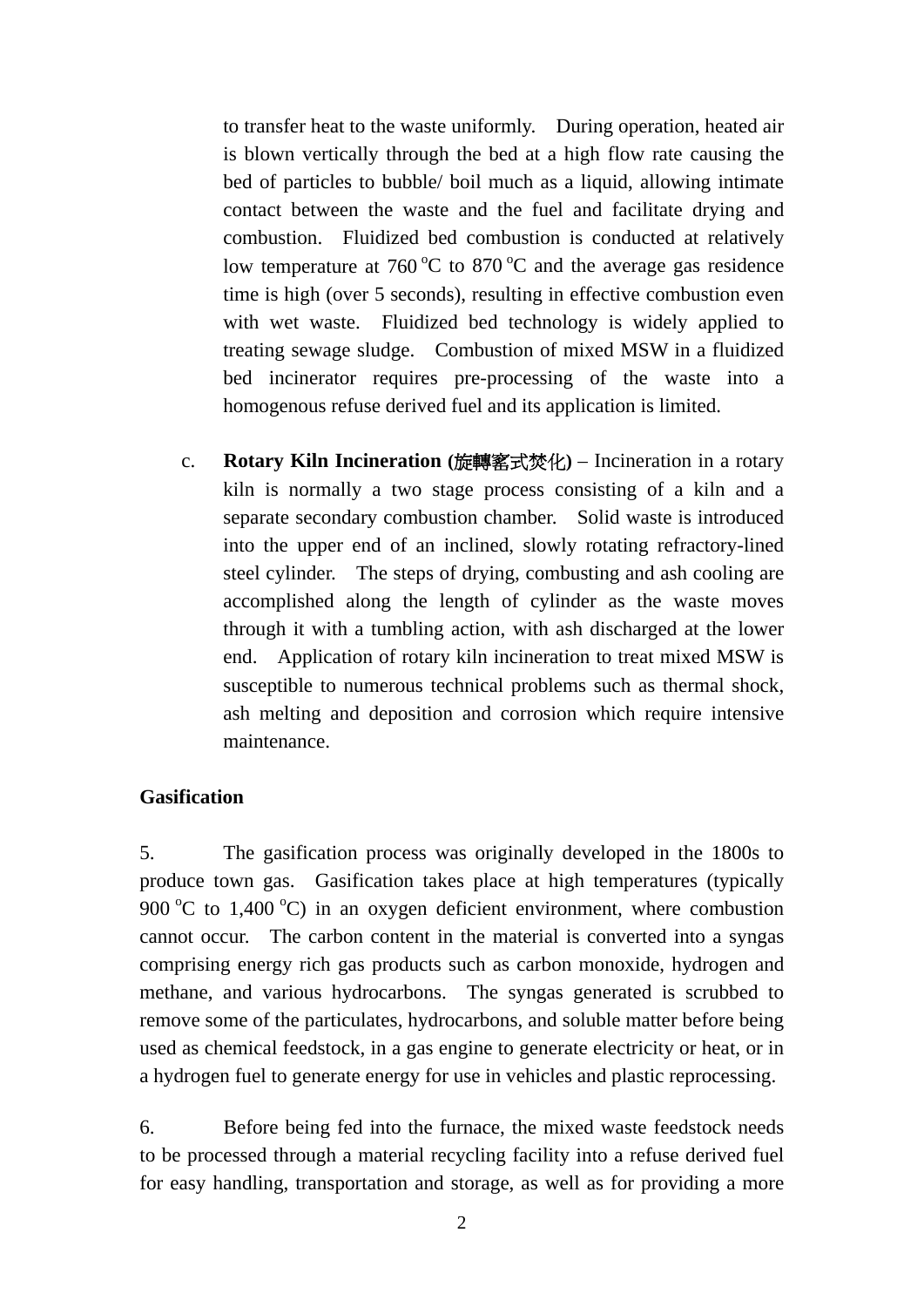uniform characteristics and higher caloric value. By consuming less oxygen and using refuse derived fuel, lower emissions are produced, particularly  $NO<sub>x</sub>$ , dioxins and furans. The solid residues include ash or a slag which can be vitrified and recycled as construction aggregates, resulting in a higher landfill diversion rate.

## **Plasma Gasification**

7. Plasma gasification applies a high temperature plasma arc under an oxygen-starved environment to break down waste to produce syngas for energy recovery. The operating temperature of plasma gasification can be as high as 2,700 °C to 4,400 °C or even up to 10,000 °C. At these temperatures, waste is broken into basic elemental components in a gaseous form, complex molecules are separated into individual atoms, and inorganic materials such as glass are transformed into a vitrified slag.

8. The technology is mainly adopted for treating industrial and hazardous wastes such as MSW ash, contaminated soils, military waste, used activated carbon and radioactive wastes. Application for treating mixed MSW is rare and mainly limited to refuse derived fuel treatment.

9. Emission from a plasma gasification plant is low, and there are no ash residues requiring landfill disposal. Since the process requires significant amount of energy input, the overall energy recovery rate is lower.

# **Pyrolysis**

10. Pyrolysis is commonly used in chemical industry (e.g. to produce charcoal, activated carbon and methanol from wood). Similar to gasification process but without any air or oxygen input, pyrolysis thermally degrades the waste in the absence of air to produce pyrolysis oil, char and syngas. An external source of heat is required to drive the pyrolysis reactions which occur at temperature range of 400  $^{\circ}$ C to 800  $^{\circ}$ C. The oil produced can be used directly in fuel applications and solid char may be used as a solid fuel, carbon black or upgraded to activated carbon.

11. Most of the waste pyrolysis systems are still at pilot-scales and for specific industrial waste streams like sewage sludge, and hazardous waste such